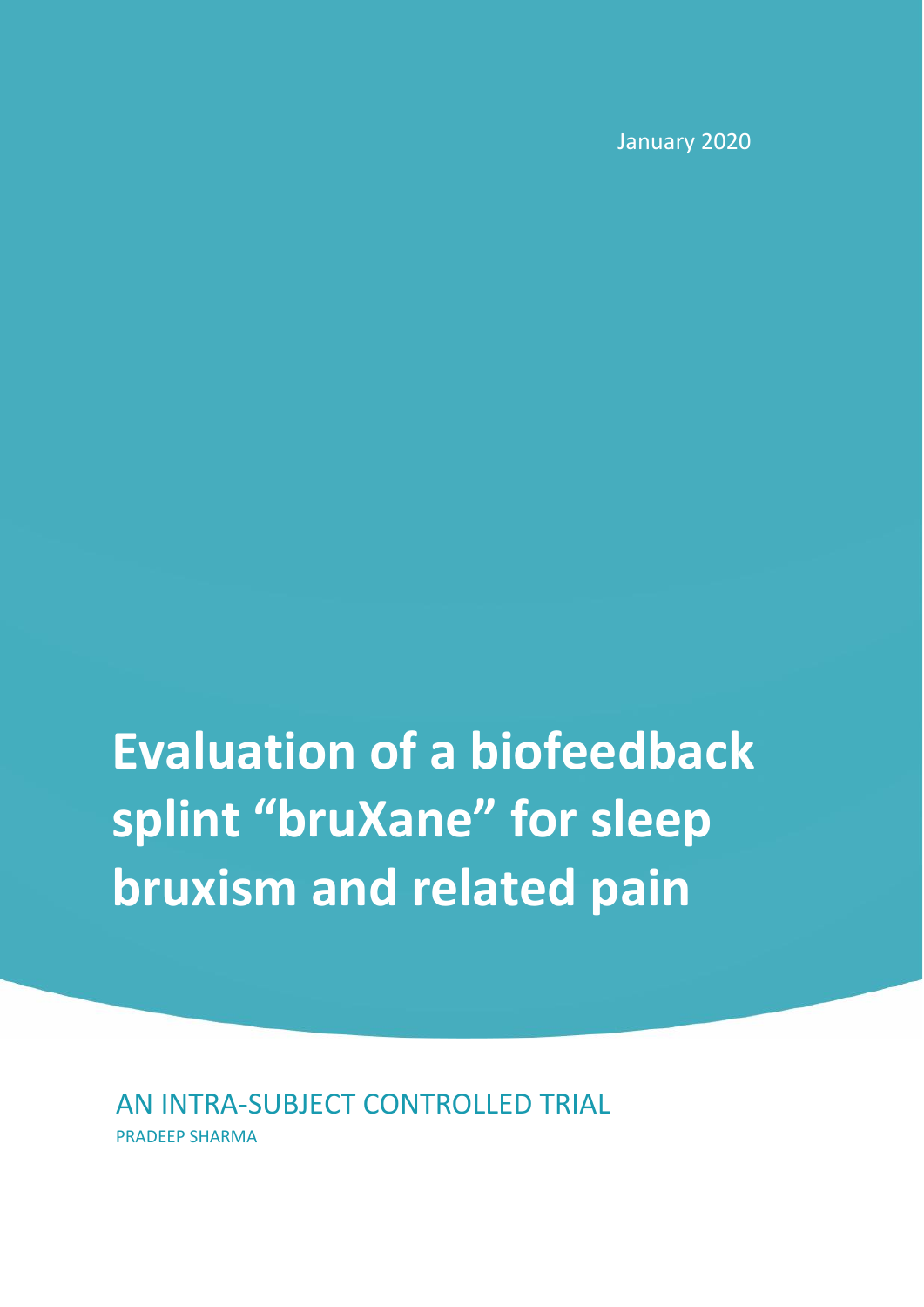# **Abstract**

**Objective**: To analyse the intra-subject effect of treatment with a full occlusal biofeedback splint ("bruXane") on sleep bruxism ("SB") and related pain by measuring various parameters of bruxing activity and pain perception.

**Method**: 57 German patients randomly, either directly or through their dentist, approached the manufacturer (bruXane GmbH, Marburg, Germany) expressing a willingness to test the biofeedback splint ("bruXane"). Each wore the splint first in record-only mode, i.e. without biofeedback (baseline phase), followed by treatment with the splint with the biofeedback switched on (treatment phase). The frequency and duration of bruxing events ("bursts") were captured on a continuous basis and various symptoms and functional limitations were recorded by means of questionnaires immediately before the baseline phase and immediately after the treatment phase. Statistical tests were run to establish whether there was a significant difference in outcomes before and after treatment.

**Results**: Treatment with the biofeedback splint led to very early and statistically significant reductions in both the frequency and duration of bursts. On 13 out of 15 symptoms and 5 out of 8 functional limitations, treatment led to a statistically significant reduction in the intensity of discomfort.

**Conclusion**: The results indicate that intra-buccal biofeedback by way of vibration in combination with a dental splint is effective in the treatment of sleep bruxism at the subconscious level, i.e. without waking the patient. It is particularly effective for patients showing higher levels of bruxing activity.

**Clinical relevance**: By reducing the quantum and duration of bruxing activity bruXane reduces excessive load on the masticatory system. This is reflected in the observed improvement in patient symptoms. bruXane can therefore provide relief to bruxism sufferers in the short term and prevent long term damage to the temporomandibular joint.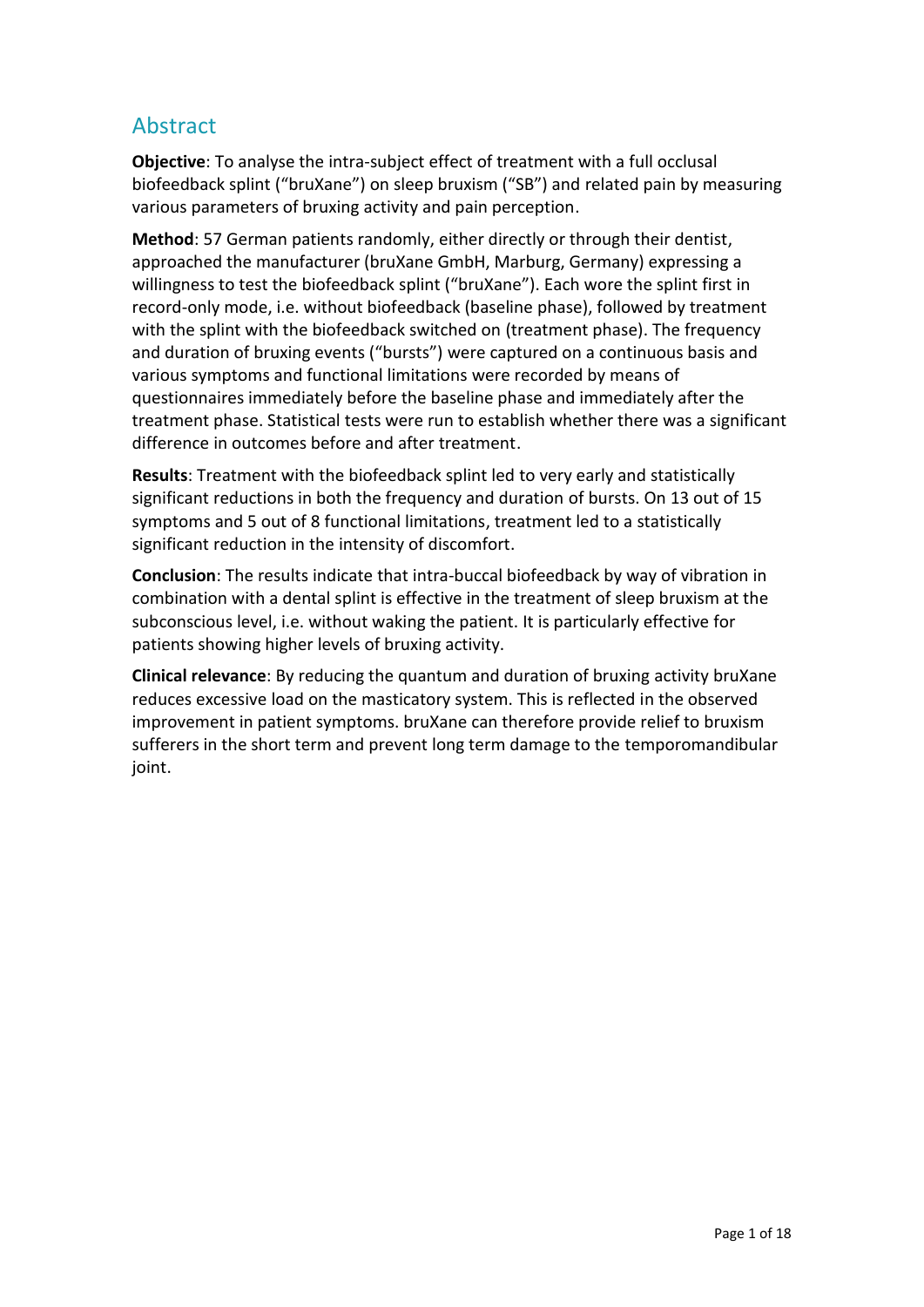# Contents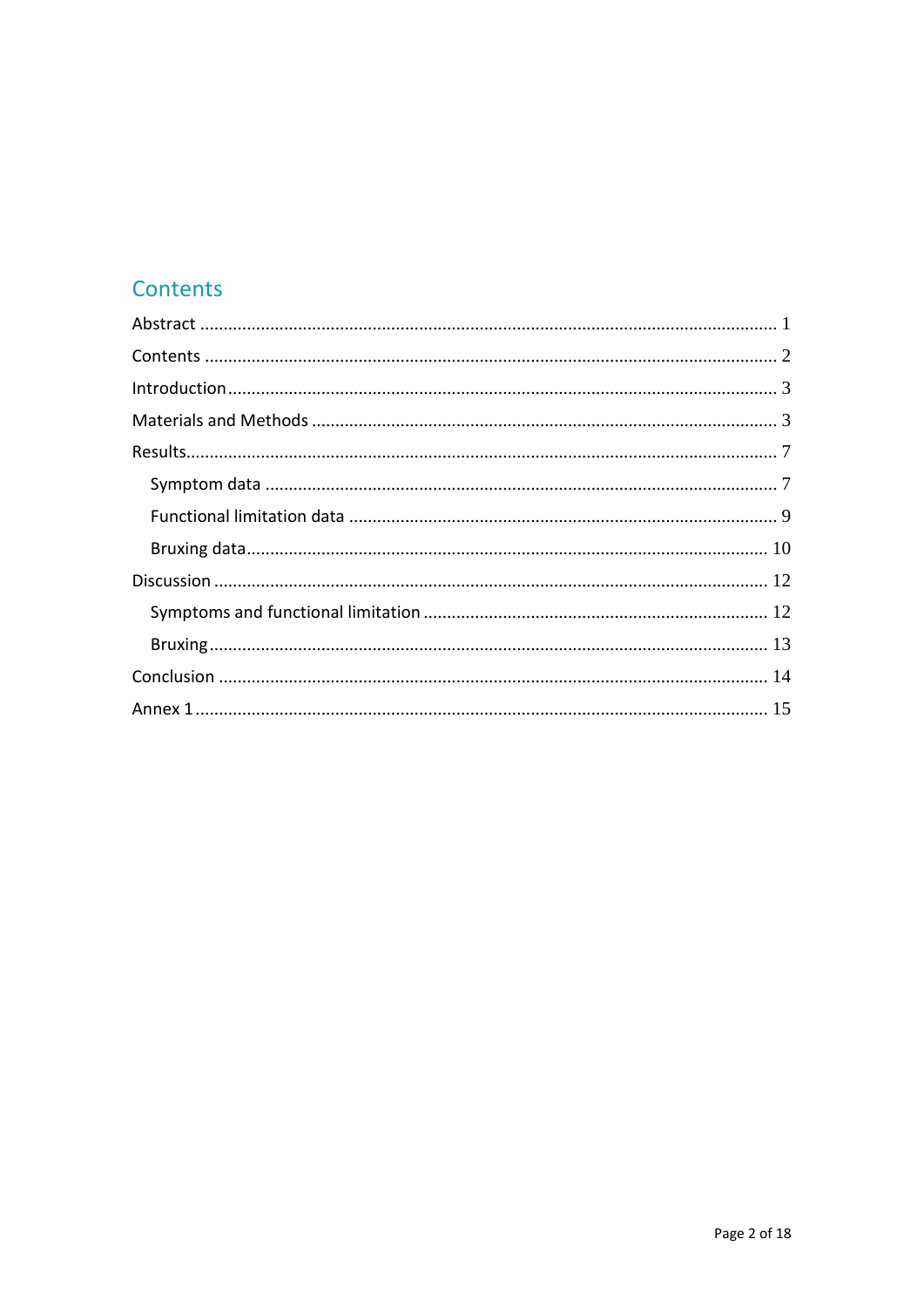## Introduction

Bruxism (teeth grinding and clenching) is sufficiently widespread in the population that it has been extensively studied and reported on in the scientific literature. Bruxism occurs within a wide range of intensity. At higher levels it is considered to be a parafunctional activity in that it serves no useful purpose but causes various forms of damage to the sufferer; from drastic erosion of the dentition to sometimes debilitating levels of pain not only in the facial area but also in the neck, shoulders and back. Additionally, it can cause functional debility, including limitation in the manoeuvrability of the jaw which affects the ability to speak and eat.

Biofeedback is a method by which, when a pre-defined and targeted (harmful) activity or state of the patient occurs, a stimulus is triggered which is fed back to the patient enabling her to become aware of that activity or state. The intention is to enable the patient to take corrective action. Various studies have shown that this can be an effective means of treatment.

In most cases biofeedback is undertaken when the patient is awake. A challenge when addressing sleep bruxism ("SB"), is whether biofeedback can be effective when the patient is not conscious, i.e. when asleep. At least one study<sup>1</sup> suggests that this may be possible.

This study assessed the effect of treatment with the biofeedback splint "bruXane" on a group of bruxers and sought to answer the following questions:

- 1. Does treatment with the biofeedback splint lead to a significant improvement in patients' bruxism symptoms?
- 2. Can treatment with the biofeedback splint significantly reduce bruxing activity?

# Materials and Methods

### **Sample size and source**

57 German bruxism patients, who explicitly declared their consent, participated in this study. Either directly or through their dentist they learned that the manufacturer of the biofeedback splint was recruiting testers.

37 subjects completed questionnaires relating to symptoms.

No bruxing or symptom data collected was excluded from the final analysis, unless valid comparative data was not available (e.g. if the subject completed the pre-test questionnaire but did not submit the post-test questionnaire).

<sup>&</sup>lt;sup>1</sup> Arzi A, Shedlesky L, Ben-Shaul M, Nasser K, Oksenberg A, Hairston IS, et al. Humans can learn new information during sleep. Nature neuroscience. 2012;15(10):1460-5.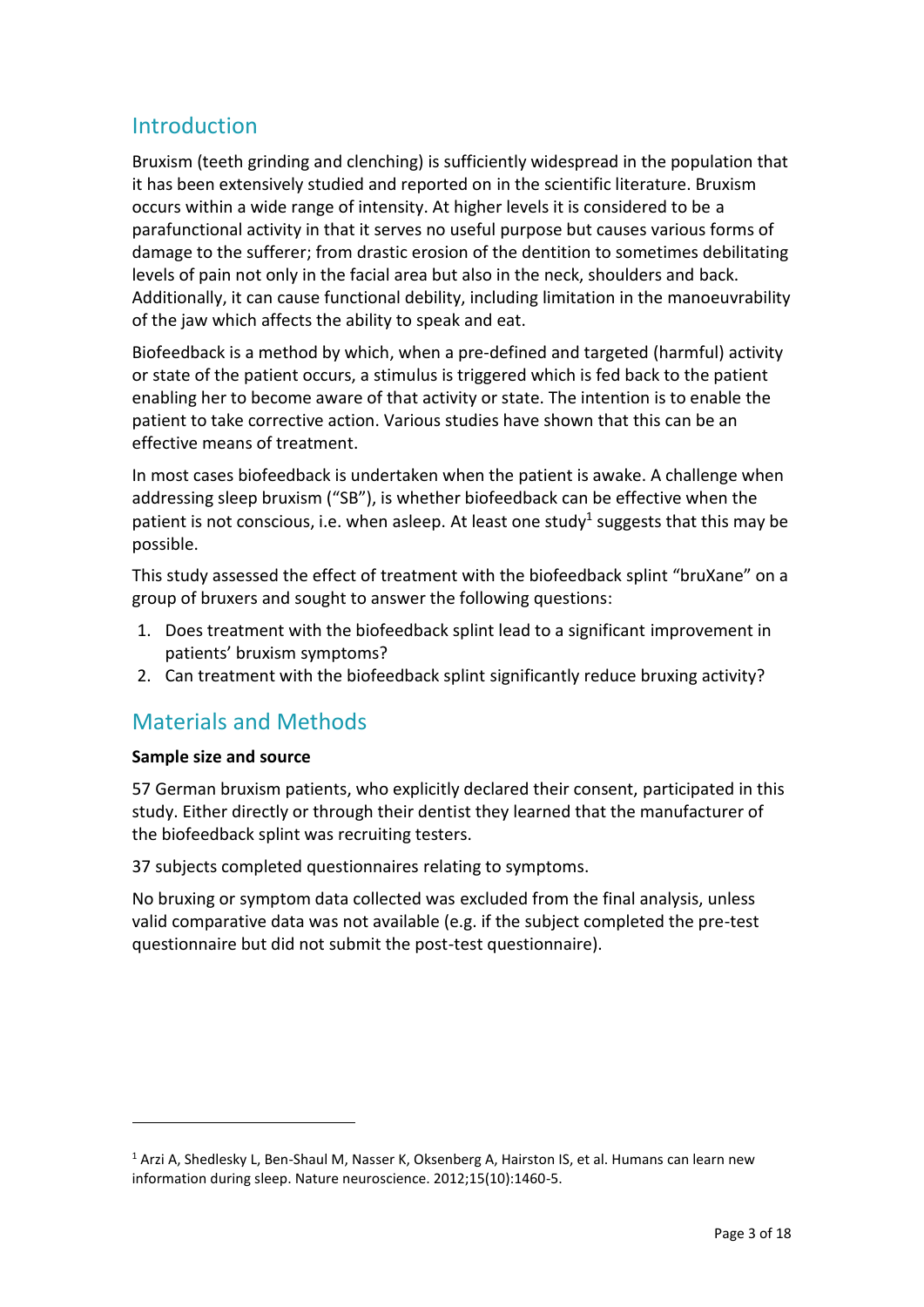#### **Subjects and test duration**

The test ran from July 2014 to March 2017.

| Parameter                            | Total | Women | (%) | Men  | (%) |
|--------------------------------------|-------|-------|-----|------|-----|
| Number (bruxing data)                | 57    | 40    | 70% | 17   | 30% |
| Average age                          | 39.6  | 38.0  |     | 43.5 |     |
| Maximum age                          | 64.0  | 60.0  |     | 64.0 |     |
| Minimum age                          | 21.0  | 21.0  |     | 29.0 |     |
| Mean baseline duration (weeks)       | 3.6   | 3.4   |     | 4.2  |     |
| Mean baseline duration $SD2$ (weeks) | 1.9   | 1.9   |     | 1.8  |     |
| Mean treatment duration (weeks)      | 8.7   | 8.3   |     | 9.5  |     |
| Mean treatment duration SD (weeks)   | 6.0   | 5.6   |     | 6.5  |     |

#### **Randomisation and blinding**

Randomisation was limited to self-selection by the patients themselves. The subjects self-certified that no conditions (exclusion criteria) applied that would make the use of the biofeedback splint inappropriate. A full list of these conditions is available on request. No qualifying patients who expressed an interest in participating in the test were excluded and so the patients were self-selected.

As it was unavoidably obvious to the subject when the biofeedback was activated, a subject-side blinding was not possible. The author of this report collected and analysed the data and so an analyst-side blinding did not occur.

#### **Description of device**

The biofeedback splint "bruXane" (bruXane GmbH, Marburg, Germany) was made of two maxillary full-coverage thermoforming soft dental plates between which were sealed a pressure-sensitive sensor along the whole of the occlusal surface and electronic components housed in the palatal area including a rechargeable battery, a vibrating motor and a microcontroller.

All devices were made by the same technician in a prosthetic dental laboratory.

Analogue maxillary and mandibular impressions were created under constant procedure with the same team. Plaster casts were made, analysed and mounted in a semi-adjustable articulator.

The microcontroller continuously monitored the resistance level in the sensor. Occlusal pressure on the sensor reduced the electrical resistance level. When the resistance reduced below a pre-set trigger level, the microcontroller time-stamped this as the start of a bruxing event (burst) and simultaneously and, when in treatment mode, instantaneously switched the vibrating motor on. Release of the occlusal pressure increased the sensor´s electrical resistance level. When the resistance rose above the trigger level, the microcontroller time-stamped this as the end of the burst and simultaneously and instantaneously switched the motor off. The minimum measurable burst duration was 100 milliseconds and longer bursts were measured in 100 msec. increments.

 $2$  SD = Standard deviation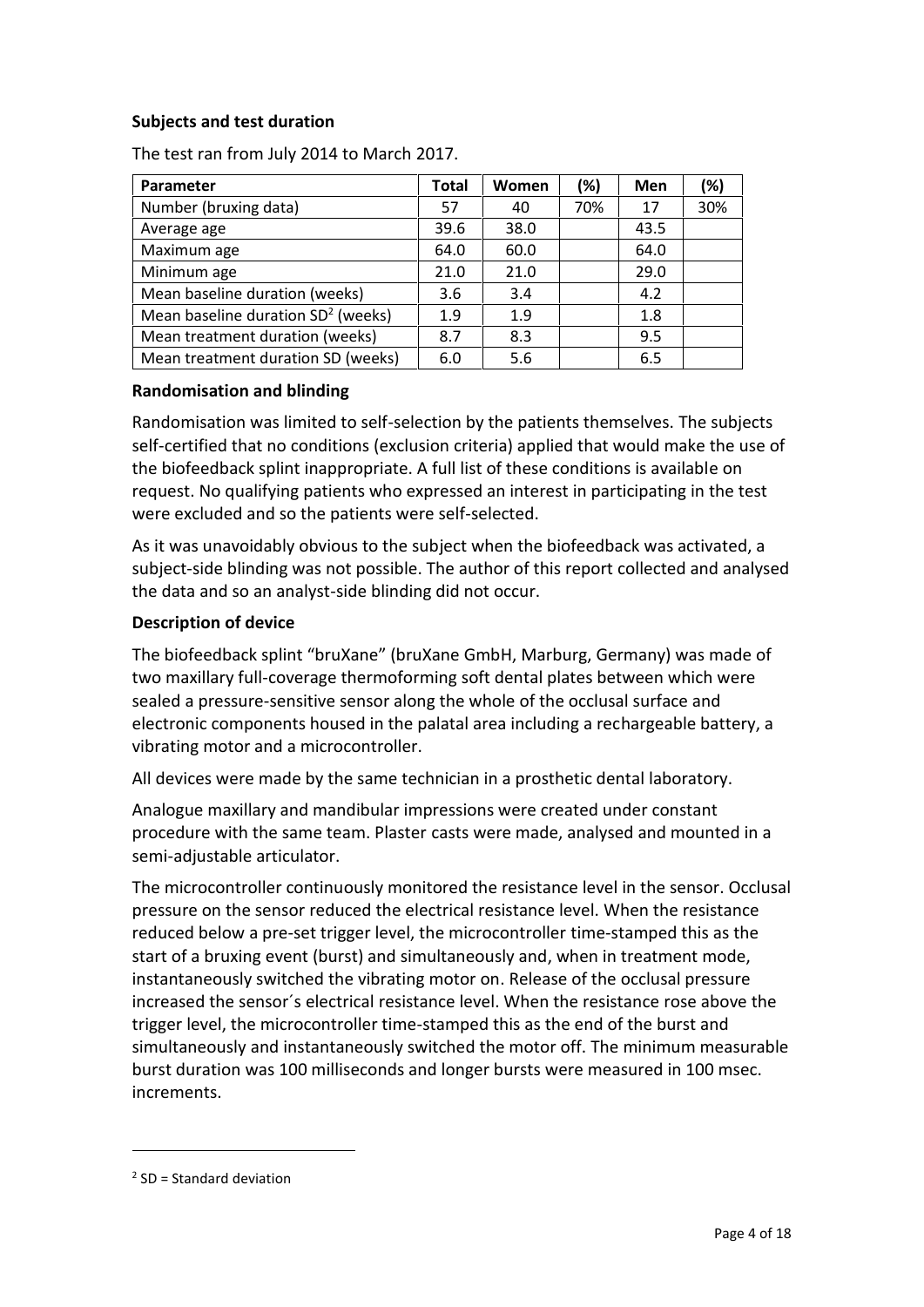The trigger level was set to exclude normal activities like swallowing and coughing and very light occlusal pressure. The vibration also generated, by bone conduction, a sound which was audible to the patient in the awake state. Therefore the biofeedback system consisted simultaneously of two stimuli: kinesthetic and auditory.

#### **Study design**

Symptoms data: The assessment was performed using a questionnaire designed in house (reproduced in Annex 1). The questionnaire captured the patients´ own assessment of various symptoms and functional limitations on a scale of 0-10<sup>3</sup> and was completed (a) prior to start of the test and (b) after the treatment phase. The questionnaire also asked how often the patient was woken up by the biofeedback during the treatment phase. By comparing the response with the number of recorded biofeedback activations for that patient we could assess to what extent the biofeedback worked at the sub-conscious level.

Bruxing data: Subjects wore the biofeedback splint in record-only mode every night for approximately 3 weeks. Thereafter they wore the splint with the biofeedback switched on nightly for an average of 9 weeks. Every burst during every night of the test was recorded.

All participants were instructed in the use of the splints and asked to refrain from regular or excessive alcohol consumption, as this could dampen the response to biofeedback stimuli.

The test occurred in the patient´s natural environment, i.e. during their normal daily routine. Control of compliance was achieved through the captured data and the usage logs.

### **Collection of bruxing data**

Data collection was continual, not sampled, i.e. during each phase every burst during every sleep period was recorded.

The data stored in the microcontroller was periodically transferred by the subject to a computer as a .csv file and sent to the analyst. This was then analysed using proprietary software, which calculated the following *outcome variables* per subject sleep period (i.e. per night) from the raw burst data:

*Total duration per hour ("TDPH")*: the sum of the durations of each burst divided by the number of hours of the respective sleep period reported in seconds. This is representative of bruxing activity.

*Bursts per hour ("BPH")*: the number of bursts divided by the number of hours of the respective sleep period reported as units.

*Average duration ("AD")*: the sum of the durations of each burst divided by the number of bursts in the respective sleep period reported in milliseconds.

 $3$  The earlier subjects rated their symptoms on a scale of 0-6, which ratings were adjusted to a 10-scale for comparison with later subjects.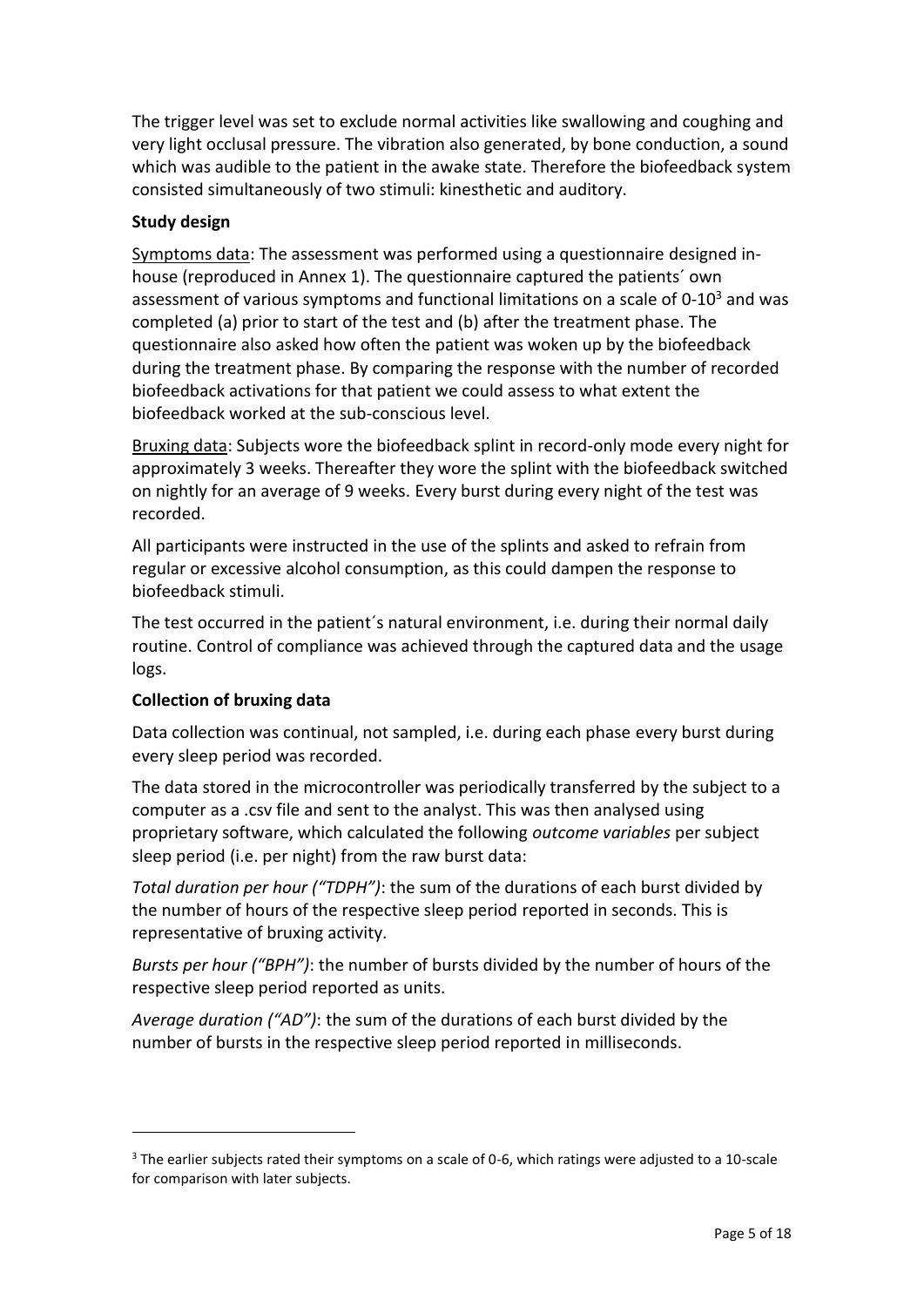*Maximum duration ("MD")*: the duration of the longest individual burst in the respective sleep period reported in milliseconds. This is indicative of the maximum load being placed on the stomatognathic system.



By way of illustration, the following figure shows the nightly mean data for TDPH for a typical subject (subject mean change equivalent to the group mean change).

The statistical tests were based on the means (parametric tests) and medians (non parametric tests) for each subject/phase combination.

#### **Statistical analysis**

For each subject the nightly bruxing data for each outcome was averaged for each phase. The group data for each phase comprised each subject´s average score. The questionnaire data collated each subject´s rating (a) pre-test and (b) immediately after the treatment phase.

Paired student´s t-tests and, for confirmation, Wilcoxon Signed-Ranks Tests ("WSRT") were performed on the bruxing data (baseline vs. treatment phase) and the WSRT was performed on the symptoms data (pre-test vs. post-test). p-values were calculated on a two-tailed basis.

The collected data were analysed using the Excel (Microsoft, Seattle, USA) and VassarStats (Dr. Richard Lowry, Vassar College, Poughkeepsie, USA) statistical packages.

#### **Null Hypotheses**

For each outcome variable the null hypothesis was that there was no difference in the means (or as the case may be, relative ranks) of the samples being compared.

#### **Declaration**

The author was a member of the project team of bruXane GmbH.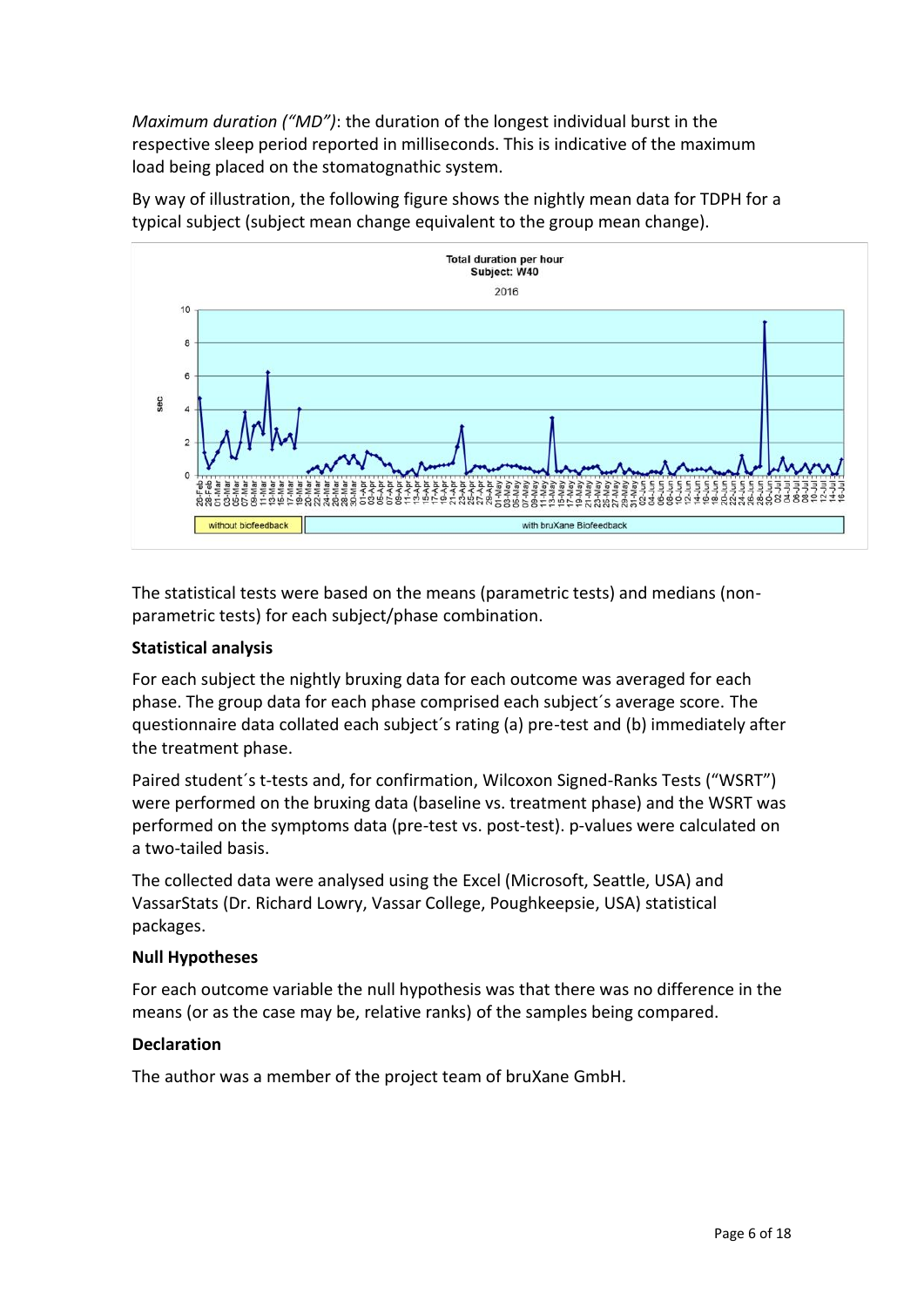# Results

#### Symptom data

|                               | Mean symptom intensity <sup>4</sup> | <b>Reduction</b> |      | $n^5 =$ | # (%) symptom-free |                 |
|-------------------------------|-------------------------------------|------------------|------|---------|--------------------|-----------------|
| Symptom                       | <b>Baseline</b>                     | <b>Treatment</b> | Mean | Median  |                    | after treatment |
| Symptoms overall <sup>6</sup> | 7,3                                 | 3,9              | 48%  | 56%     | $37^{7}$           | 1(3%)           |
| Facial pain                   | 4,6                                 | 2,3              | 51%  | 60%     | 33                 | 7 (21%)         |
| Stiffness in the jaw          | 4,6                                 | 1,9              | 59%  | 80%     | 31                 | 10 (32%)        |
| Neck pain                     | 6,7                                 | 3,9              | 42%  | 43%     | 30                 | 1(3%)           |
| Pain in the jaw               | 4,4                                 | 2,6              | 41%  | 60%     | 29                 | 6(21%)          |
| Headaches                     | 4,6                                 | 2,8              | 38%  | 38%     | 29                 | 6(21%)          |
| Clicking of the jaw           | 5,5                                 | 2,9              | 48%  | 50%     | 28                 | 7(25%)          |
| Shoulder pain                 | 5,5                                 | 2,9              | 48%  | 67%     | 28                 | 4(14%)          |
| Tiredness of the              | 3,6                                 | 1,6              | 55%  | 67%     | 27                 | 10 (37%)        |
| jaw                           |                                     |                  |      |         |                    |                 |
| Back pain                     | 5,4                                 | 2,7              | 49%  | 50%     | 27                 | 6(22%)          |
| Grating noise                 | 5,2                                 | 2,4              | 54%  | 67%     | 25                 | 10 (40%)        |
| Tinnitus                      | 4,4                                 | 3,7              | 18%  | 13%     | 18                 | $0(0\%)$        |
| Impaired vision               | 3,5                                 | 1,4              | 59%  | 67%     | 17                 | 6(35%)          |
| Migraine                      | 3,3                                 | 1,3              | 60%  | 75%     | 16                 | 8 (50%)         |
| Blocked jaw                   | 3,7                                 | 1,7              | 54%  | 100%    | 14                 | 8 (57%)         |

#### Statistical results

Results of the Wilcoxon signed-rank test are shown in the following table:

|                      | % of subjects     | $7 =$ | p-value <sup>8</sup> | Remark                           |
|----------------------|-------------------|-------|----------------------|----------------------------------|
| Symptom              | showing reduction |       |                      |                                  |
| Symptoms overall     | 97%               | 5.23  | 0.0001               | <b>Statistically significant</b> |
| Facial pain          | 76%               | 3.71  | 0.0002               | <b>Statistically significant</b> |
| Stiffness in the jaw | 81%               | 4.03  | 0.0001               | <b>Statistically significant</b> |
| Neck pain            | 77%               | 3.85  | 0.0001               | <b>Statistically significant</b> |
| Pain in the jaw      | 79%               | 3.48  | 0.0005               | <b>Statistically significant</b> |
| <b>Headaches</b>     | 66%               | 3.22  | 0.0013               | <b>Statistically significant</b> |
| Clicking             | 86%               | 4.27  | 0.0001               | <b>Statistically significant</b> |
| Shoulder pain        | 75%               | 3.33  | 0.0009               | <b>Statistically significant</b> |
| Tiredness of the jaw | 74%               | 3.25  | 0.0012               | <b>Statistically significant</b> |
| Back pain            | 85%               | 3.43  | 0.0006               | <b>Statistically significant</b> |
| Grating noise        | 80%               | 3.40  | 0.0007               | <b>Statistically significant</b> |
| Tinnitus             | 50%               | 1.21  | 0.2263               | Not statistically significant    |
| Impaired vision      | 71%               | 2.39  | 0.0168               | <b>Statistically significant</b> |
| Migraine             | 69%               | 2.09  | 0.0366               | <b>Statistically significant</b> |
| Blocked jaw          | 64%               | 1.71  | 0.0873               | Not statistically significant    |

<sup>4</sup> On a scale of 0-10.

<sup>8</sup> Two tailed.

<sup>5</sup> Number of subjects who reported that symptom.

<sup>&</sup>lt;sup>6</sup> This parameter captured the subject's overall discomfort level (not specific to any individual

symptom).

 $7$ Three subjects completed questionnaires but did not produce bruxing data as their bruXanes were not equipped with a microcontroller. Not all patients who generated bruxing data completed the questionnaires.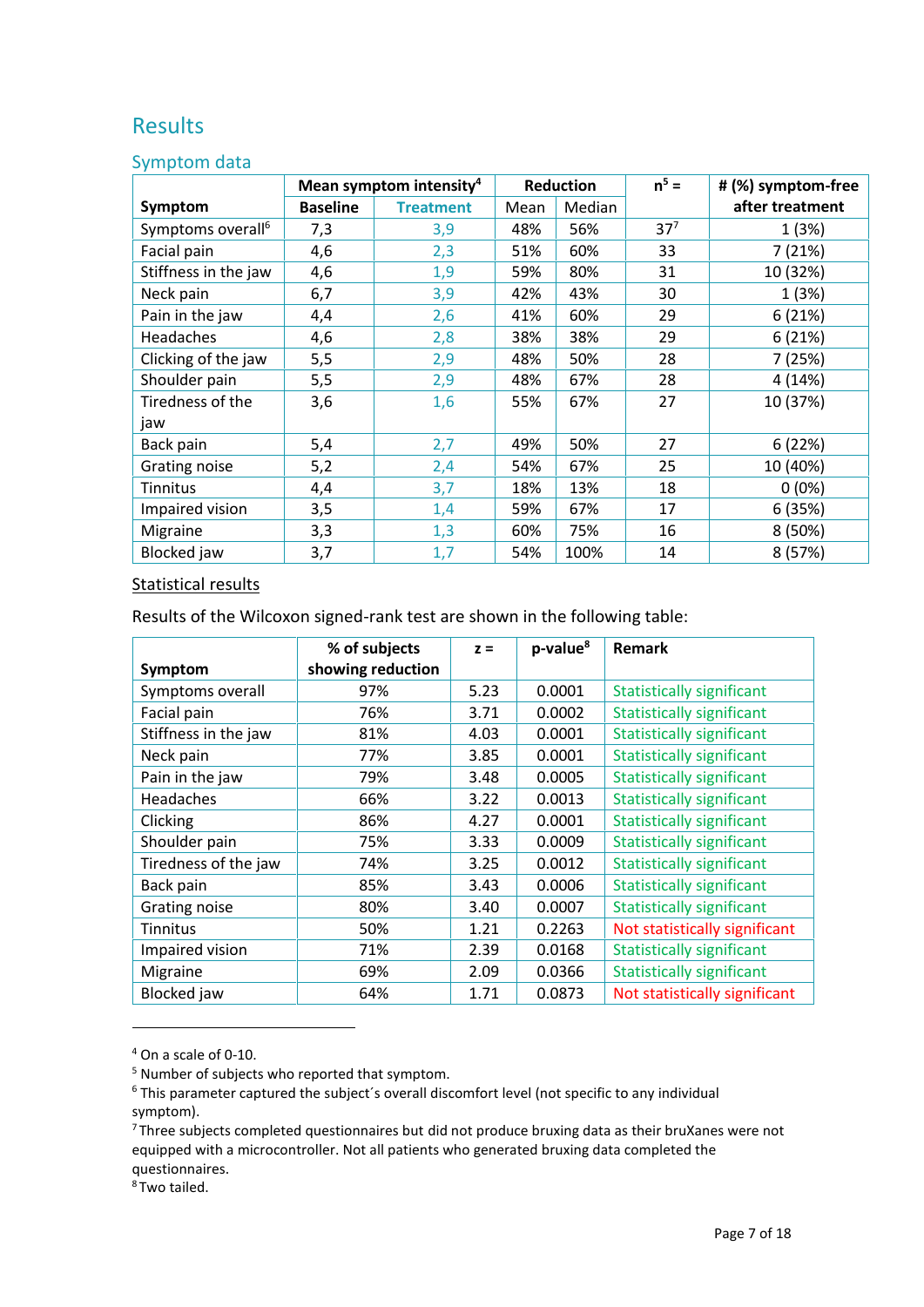The % reductions in mean values and symptom elimination are depicted graphically in the following chart.



The following chart shows the proportion of subjects in each % reduction quartile.



**Symptoms overall** 

For 51% of the subjects, symptom intensity was more than halved. 80% of subjects reported a satisfaction rating of 7 out of 10 or more with the treatment.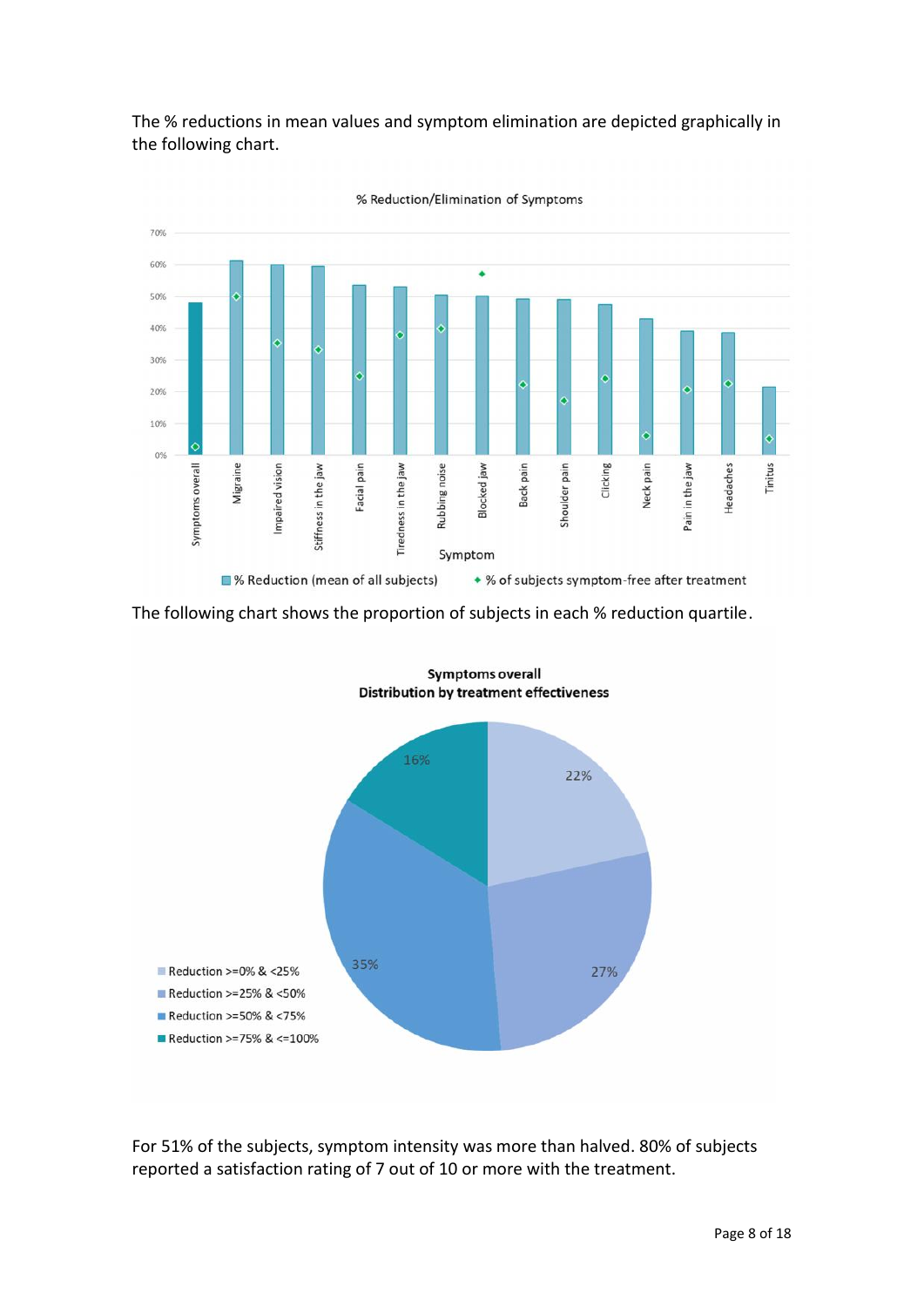### Functional limitation data

| <b>Functional</b>  |                 | <b>Mean limitation</b><br>intensity <sup>9</sup> |                | <b>Reduction</b> | $n^{10} =$ | # (%) discomfort-<br>free after |  |
|--------------------|-----------------|--------------------------------------------------|----------------|------------------|------------|---------------------------------|--|
| limitation         | <b>Baseline</b> | <b>Treatment</b>                                 | Median<br>Mean |                  |            | treatment                       |  |
| Yawning            | 3.5             | 2.0                                              | 42%            | 67%              | 29         | 10 (34%)                        |  |
| Eating hard food   | 3.4             | 2.5                                              | 26%            | 33%              | 27         | 9(33%)                          |  |
| Chewing            | 4.3             | 1.8                                              | 59%            | 71%              | 24         | 11 (46%)                        |  |
| Facial expressions | 4.3             | 1.8                                              | 59%            | 71%              | 24         | 6(38%)                          |  |
| Body mobility      | 3.7             | 1.7                                              | 55%            | 50%              | 24         | 10 (42%)                        |  |
| Smiling            | 2.2             | 0.8                                              | 64%            | 100%             | 15         | 9(60%)                          |  |
| Eating soft food   | 2.1             | 1.3                                              | 40%            | 100%             | 12         | 7 (58%)                         |  |
| Brushing teeth     | 1.9             | 1.2                                              | 39%            | 67%              | 12         | 6(50%)                          |  |
| Speaking           | 2.2             | 0.8                                              | 63%            | 67%              | 10         | 5(50%)                          |  |
| Swallowing         | 3.3             | 1.3                                              | 61%            | 50%              | 7          | 3(43%)                          |  |
| <b>Drinking</b>    | 0.8             | 0.6                                              | 25%            | 100%             | 5          | 3(60%)                          |  |

### Statistical results

Results of the Wilcoxon signed-rank test are shown in the following table:

| Functional         | % of subjects     | $Z =$      | p-value <sup>11</sup> | Remark                           |
|--------------------|-------------------|------------|-----------------------|----------------------------------|
| limitation         | showing reduction |            |                       |                                  |
| Yawning            | 69%               | 3.11       | 0.0019                | <b>Statistically significant</b> |
| Eating hard food   | 63%               | 1.84       | 0.0658                | Not statistically significant    |
| Chewing            | 88%               | 3.32       | 0.0009                | <b>Statistically significant</b> |
| Facial expressions | 88%               | 3.32       | 0.0009                | <b>Statistically significant</b> |
| Body mobility      | 75%               | 3.41       | 0.0006                | <b>Statistically significant</b> |
| Smiling            | 73%               | 2.49       | 0.0128                | <b>Statistically significant</b> |
| Eating soft food   | 58%               | 0.94       | 0.3472                | Not statistically significant    |
| Brushing teeth     | 50%               | 0.94       | 0.3472                | Not statistically significant    |
| Speaking           | 70%               | $n/a^{12}$ |                       | Sample too small                 |
| Swallowing         | 71%               | n/a        |                       | Sample too small                 |
| <b>Drinking</b>    | 60%               | n/a        |                       | Sample too small                 |

<sup>9</sup> On a scale of 0-10.

<sup>&</sup>lt;sup>10</sup> Number of subjects who reported that symptom.

 $11$  Two tailed.

<sup>12</sup> Not available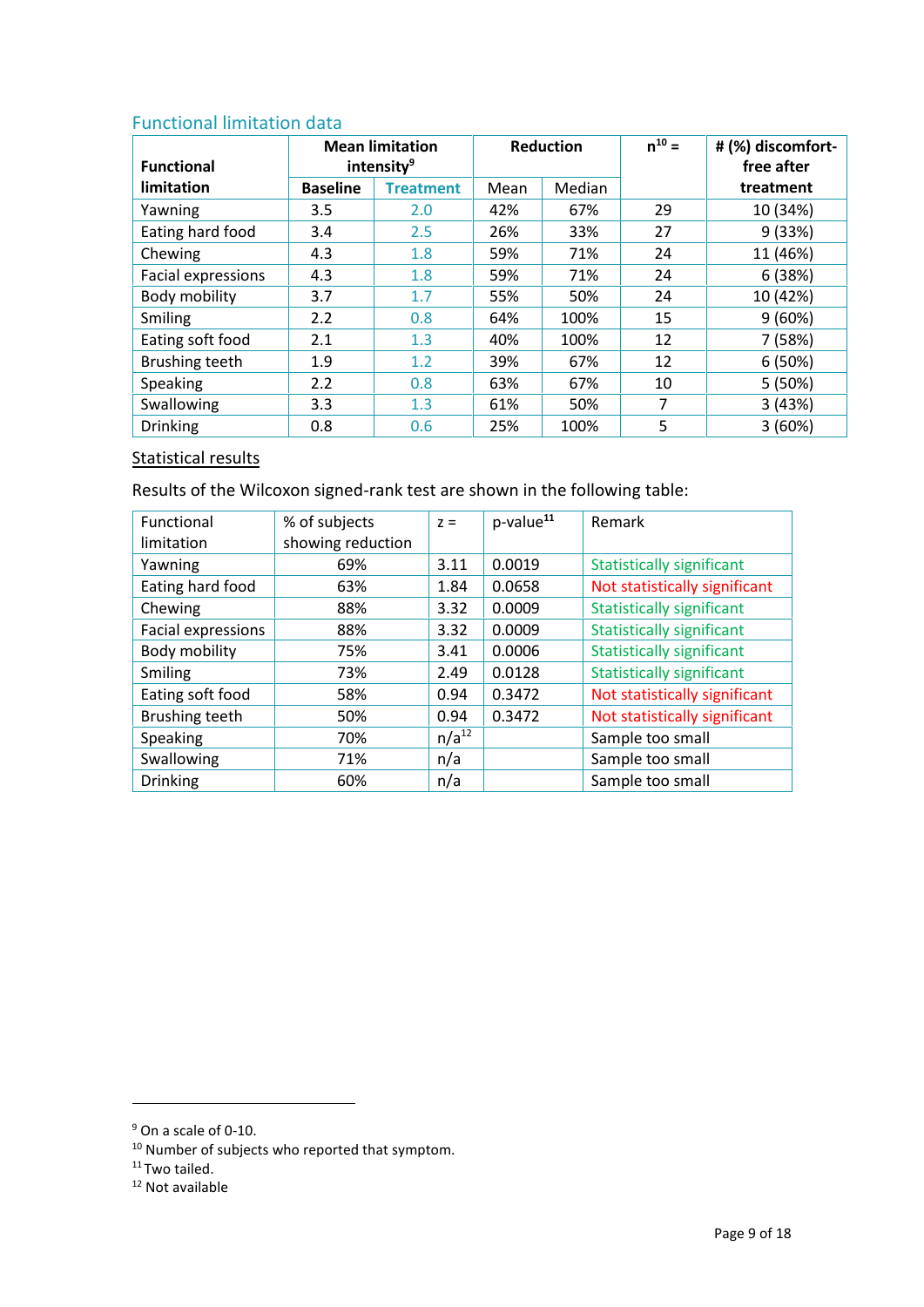The % reductions in mean values and elimination of functional limitations are depicted graphically in the following chart.



% Reduction/Elimination of functional limitations

#### Bruxing data

| _ . _ _                                  |                             |                   |                  |               |                                      |                        |                    |          |  |
|------------------------------------------|-----------------------------|-------------------|------------------|---------------|--------------------------------------|------------------------|--------------------|----------|--|
| $n=57$                                   | <b>Baseline</b>             | <b>Treatment</b>  | <b>Reduction</b> |               | Statistical tests (p values) $^{13}$ |                        |                    |          |  |
| <b>Bruxing</b><br>variable <sup>14</sup> | Mean <sup>15</sup> $\pm$ SD | Mean ± SD         | Mean             | <b>Median</b> | t-test <sup>16</sup>                 | Remark                 | WSRT <sup>17</sup> | Remark   |  |
| TDPH (secs)                              | $10.6 \pm 14.7$             | $2.9 \pm 4.6$     | 73%              | 76%           | 0.00001                              | Stat sig <sup>18</sup> | 0.0001             | Stat sig |  |
| BPH (units)                              | $13.5 \pm 20.7$             | $6.1 \pm 6.9$     | 54%              | 57%           | 0.00653                              | Stat sig               | 0.0001             | Stat sig |  |
| AD (msec)                                | 799.7 ± 351.6               | $378.7 \pm 126.5$ | 53%              | 54%           | 0.00000                              | Stat sig               | 0.0001             | Stat sig |  |
| MD (msec)                                | $4,987 \pm 4,195$           | $1.690 \pm 1.945$ | 66%              | 79%           | 0.00000                              | Stat sig               | 0.0001             | Stat sig |  |

The distribution of the subjects by baseline bruxing intensity was:

| <b>TDPH</b> (in each case n=14)                      | Mean            |                  |                  | <b>Median</b>   |                  |                  |  |
|------------------------------------------------------|-----------------|------------------|------------------|-----------------|------------------|------------------|--|
|                                                      | <b>Baseline</b> | <b>Treatment</b> | <b>Reduction</b> | <b>Baseline</b> | <b>Treatment</b> | <b>Reduction</b> |  |
| $1st$ quartile (lowest baseline activity)            | 1.1             | 0.5              | 55%              | 1.1             | 0.4              | 62%              |  |
| 2 <sup>nd</sup> quartile                             | 2.9             | 0.9              | 68%              | 2.7             | 0.8              | 69%              |  |
| 3 <sup>rd</sup> quartile                             | 8.9             | 3.2              | 64%              | 8.1             | 2.8              | 65%              |  |
| 4 <sup>th</sup> quartile (highest baseline activity) | 30.0            | 6.9              | 77%              | 23.1            | 4.7              | 80%              |  |

<sup>13</sup> Two-tailed

<sup>14</sup> For a full description of bruxing variables see the section Materials and Methods (pages 5 & 6)

<sup>&</sup>lt;sup>15</sup> Mean of the individual patient values for this phase of the test.

<sup>&</sup>lt;sup>16</sup> Student's paired t-test

<sup>17</sup> Wilcoxon Sign-rank test

<sup>&</sup>lt;sup>18</sup> Statistically significant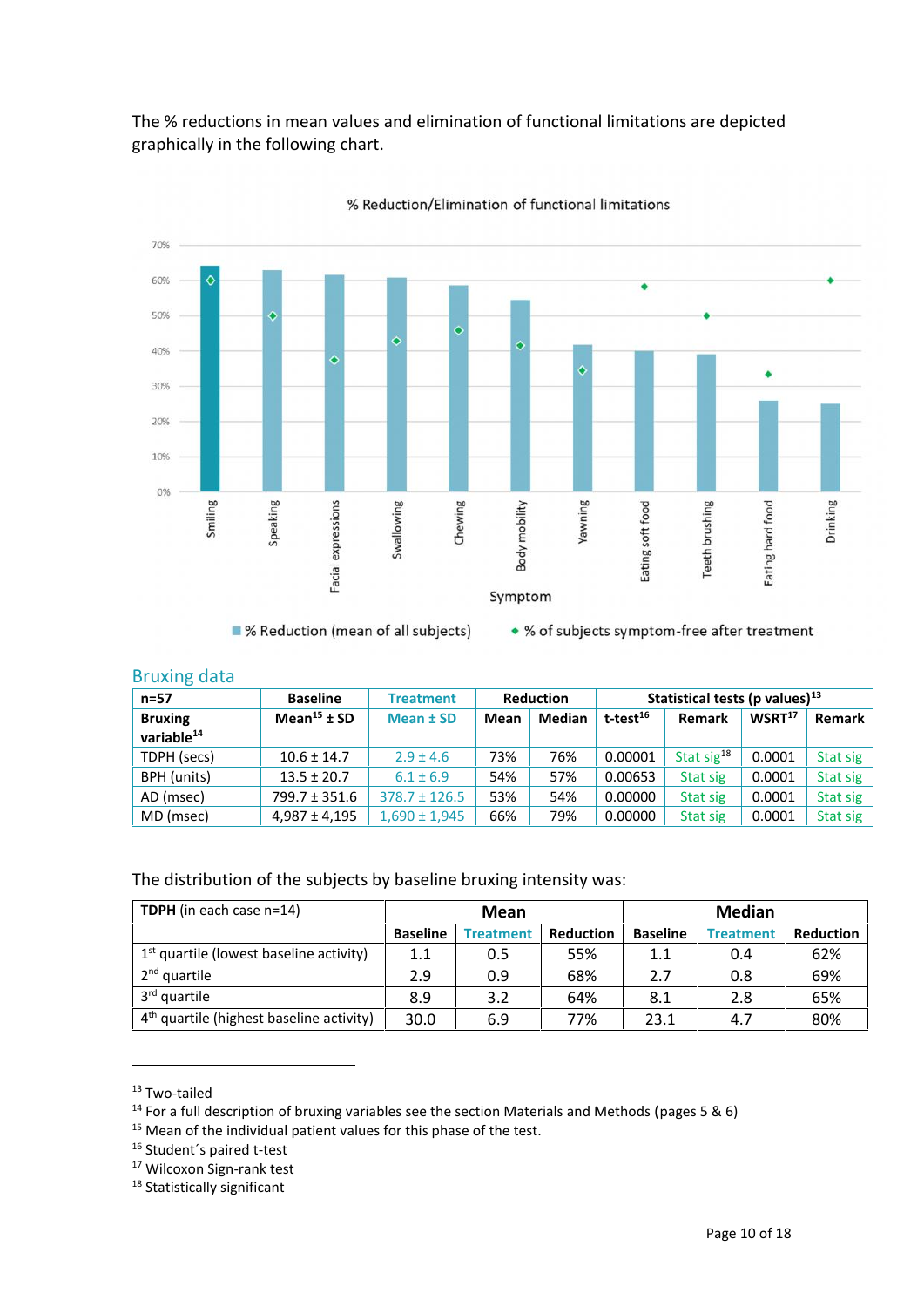The reductions in bruxing activity of individual patients is depicted in the following graph:



REDUCTION of Total bruxing duration per hour (TDPH)

The following chart shows the proportion of subjects in each % reduction quartile. For 79% of subjects bruxing activity was more than halved.

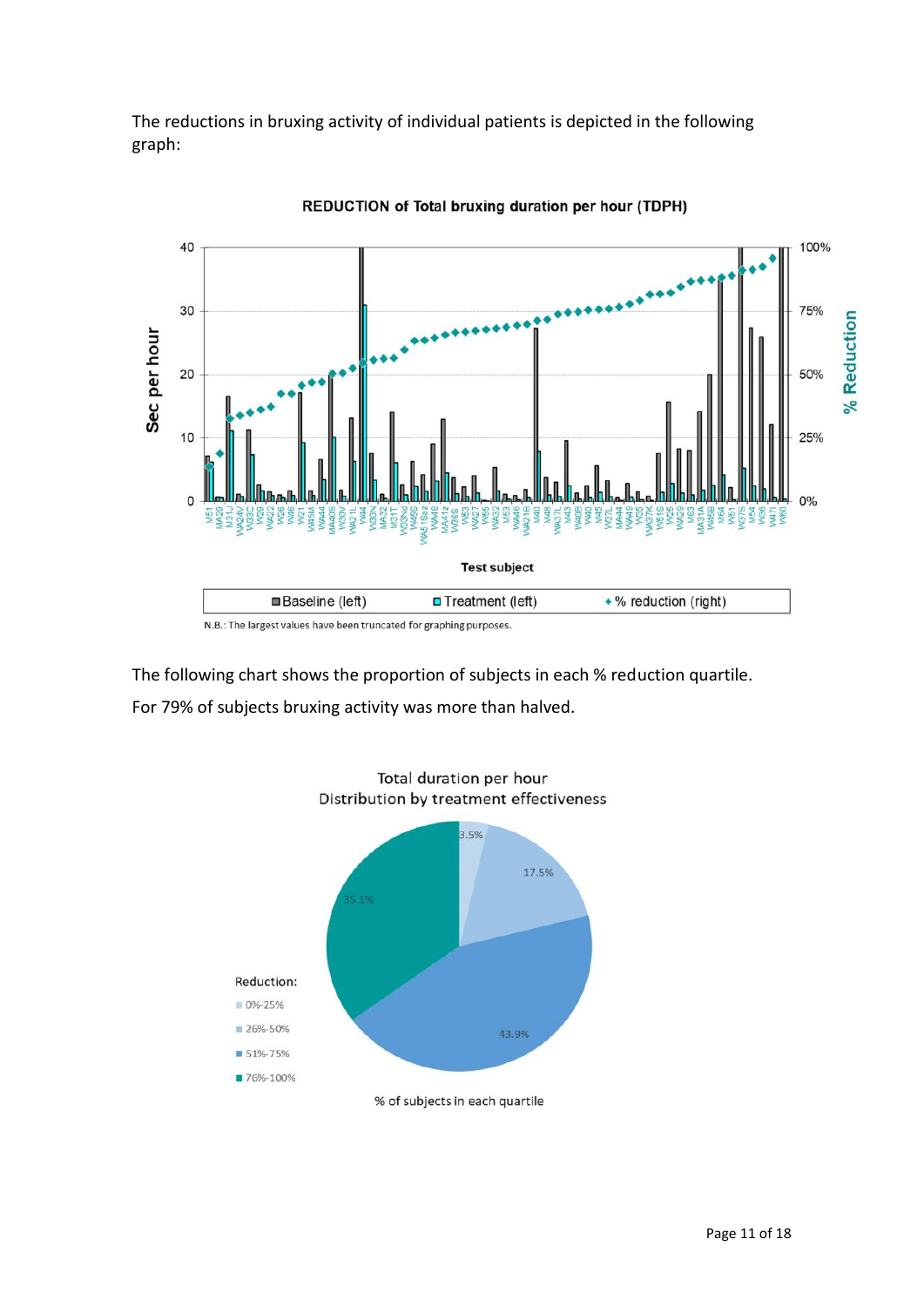| $%$ of<br>subjects | Increase 0-<br>25% | <b>Reduction</b><br>$0 - 25%$ | <b>Reduction</b><br>26-50% | <b>Reduction</b><br>51-75% | <b>Reduction</b><br>76-100% | More than<br>halved |
|--------------------|--------------------|-------------------------------|----------------------------|----------------------------|-----------------------------|---------------------|
| <b>TDPH</b>        | 0%                 | 3.5%                          | 17.5%                      | 43.9%                      | 35.1%                       | 78.9%               |
| <b>BPH</b>         | 10.5%              | 29.8%                         | 24.6%                      | 22.8%                      | 12.3%                       | 35.1%               |
| AD                 | 0%                 | 10.5%                         | 40.4%                      | 47.4%                      | 1.8%                        | 49.1%               |
| <b>MD</b>          | 0%                 | 10.5%                         | 12.3%                      | 29.8%                      | 47.4%                       | 77.2%               |

The following table summarises the quartile distribution of subjects by treatment effectiveness for all bruxing variables.

The following chart shows the effect of the length of treatment on the reductions in bruxing activity achieved:



## **Discussion**

### Symptoms and functional limitation

### **Does treatment with the biofeedback splint lead to a significant improvement in patients' bruxism symptoms?**

Treatment with the biofeedback splint led to reductions in all reported symptoms and functional limitation parameters across the group of subjects and in some cases to the complete elimination of the complaint. The proportion of subjects reporting improvements ranged from 50% (tinnitus) to 97% (general discomfort perception). The latter indicates that almost all subjects found the treatment to be beneficial. In the case of symptoms, except for tinnitus and blocked jaw, the improvements in patient welfare (i.e. reduction in symptom severity) were statistically significant. Interestingly, whilst the reduction overall was not statistically significant, for the highest proportion of subjects reporting it (57%) the symptom of blocked jaw was eliminated entirely. Of the eight functional limitation parameters where the sample size was large enough to permit meaningful statistical tests, five showed statistically significant reductions.

As the monitored symptoms could have causes other than bruxism there is always the possibility that individual symptoms of certain patients may not reduce.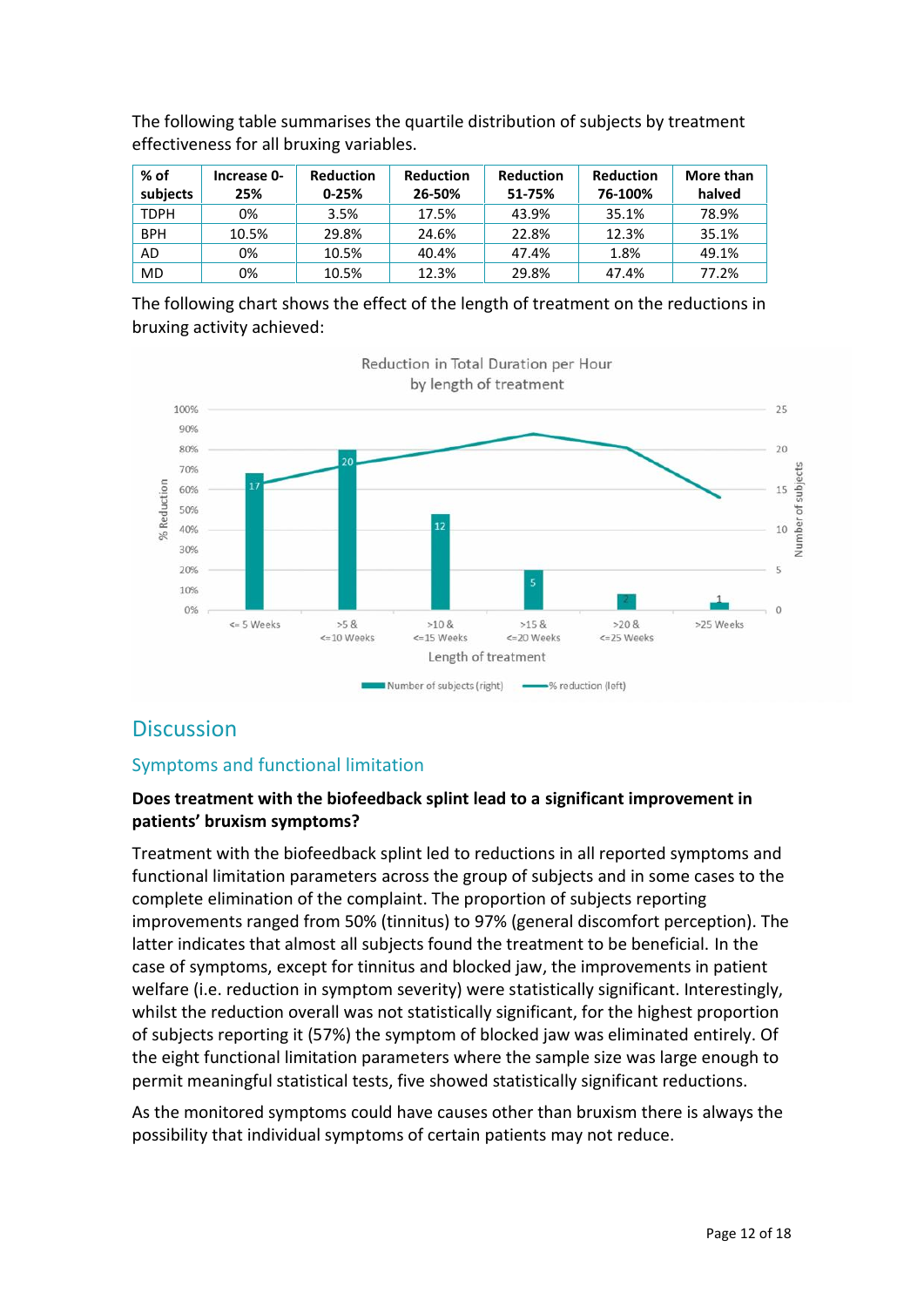The questionnaires asked for the frequency with which subjects were woken during the treatment phase, i.e. to what extent the vibration and sound of the biofeedback caused them to wake up. We were able to compare this with the known number of incidences of the biofeedback being triggered in the form of the number of recorded bursts during the treatment phase. As the reported incidence of being woken was negligible compared with the number of recorded bursts, it is was established that the biofeedback is effective whilst the patient is asleep. This may be a significant finding.

Sleep quality: Subjects overwhelmingly stated that their sleep quality and operating effectiveness the following day had improved. The improved sleep quality was also noticed by those subjects who reported occasionally being woken up by the biofeedback early in the treatment phase.

#### Bruxing

#### **Can treatment with the biofeedback splint significantly reduce bruxing activity?**

Treatment with the biofeedback splint led to statistically significant reductions in all bruxing parameters. The largest reductions were shown by the subjects who had the highest baseline bruxing activity.

Total bruxing activity as represented by Total Duration per Hour has two components: the frequency of bursts and their duration. Both frequency (Bursts per Hour) and duration (Average Duration) of bursts contributed equally to the reduction in bruxing activity. This indicates that this treatment method may be better than some alternatives studied in the literature where reductions were noted in either frequency or duration of bursts but not in both.

Reductions in frequency and duration address different aspects of the patient´s response to any biofeedback system. Shorter duration indicates a conditioned response, i.e. when the patient starts to brux the biofeedback causes the patient to stop sooner than she would without the stimulus. Fewer activations indicate that the patient has learned to anticipate the result of the bruxing activity and therefore avoids initiating it. The results of this study suggest that both processes are at work in equal measure with this treatment method.

An assessment of the reductions achieved by length of treatment indicates that whilst longer treatment periods led to further reductions in bruxing activity, the bulk of the reductions were achieved early in the treatment. Seventeen subjects who had treatment for 5 weeks or less achieved reductions of 62% against a total group reduction of 73%. 6 patients who had treatment for 2 weeks or less achieved reductions in bruxing activity of 70%.

It should be noted that, as with any medical intervention, not all patients may respond to the treatment. Two of the patients (3.5%) achieved reductions of less than 20% in total bruxing activity and may be classed as non-responders. Furthermore, in the case of 6 patients (10.5%) the frequency of bursts increased (although this was accompanied by reduced duration of bursts so that total bruxing activity was lower).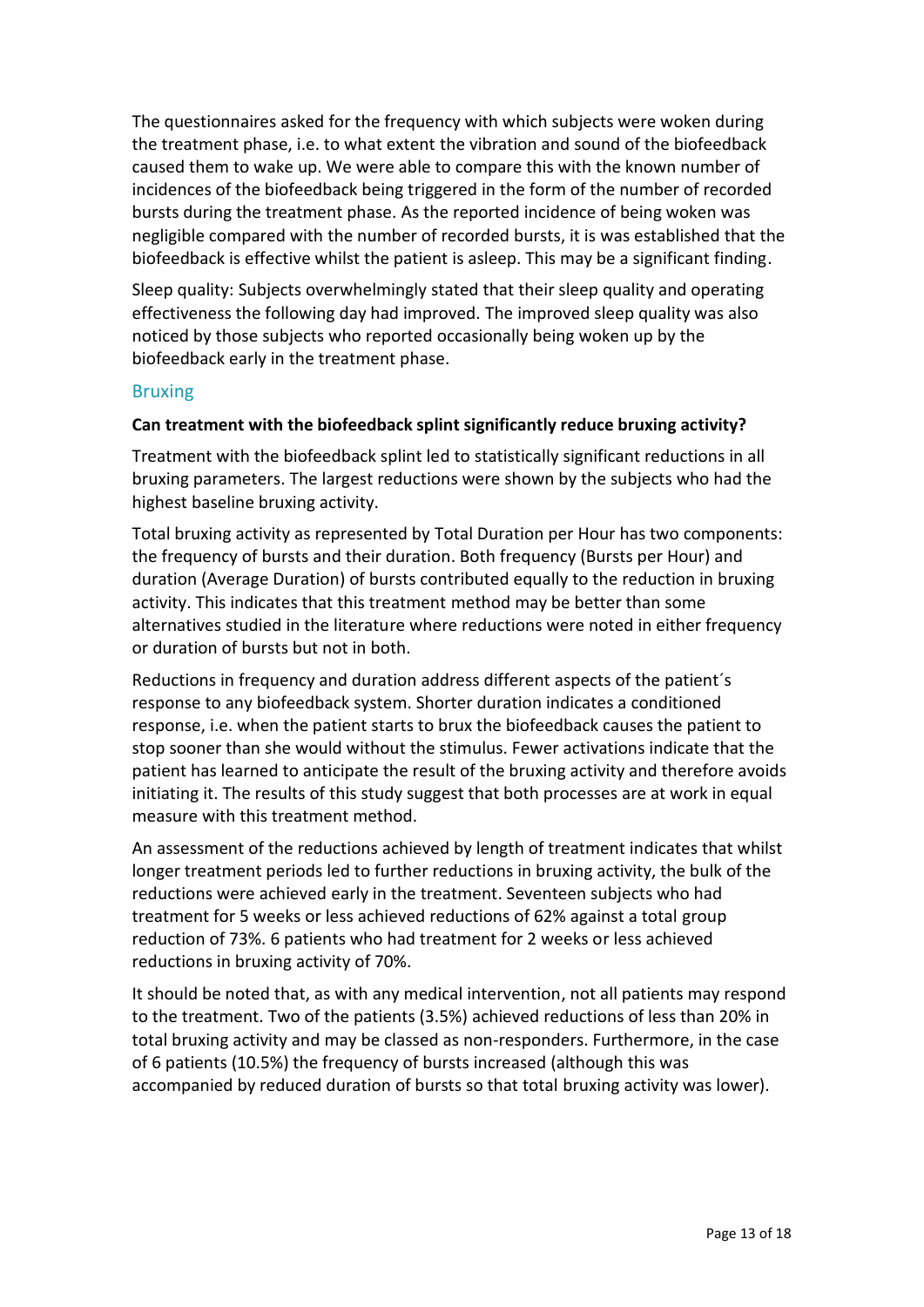# **Conclusion**

The data indicate that this biofeedback splint significantly reduces the pain and discomfort associated with bruxing and achieves this through a reduction in both the frequency and duration of bruxing incidents, thus reducing the level of stress on the stomatognathic system. bruXane is also effective for patients showing higher levels of bruxing activity.

This biofeedback system works effectively at the subconscious level. Nevertheless, the possibility exists that a small proportion of patients may not respond to the treatment.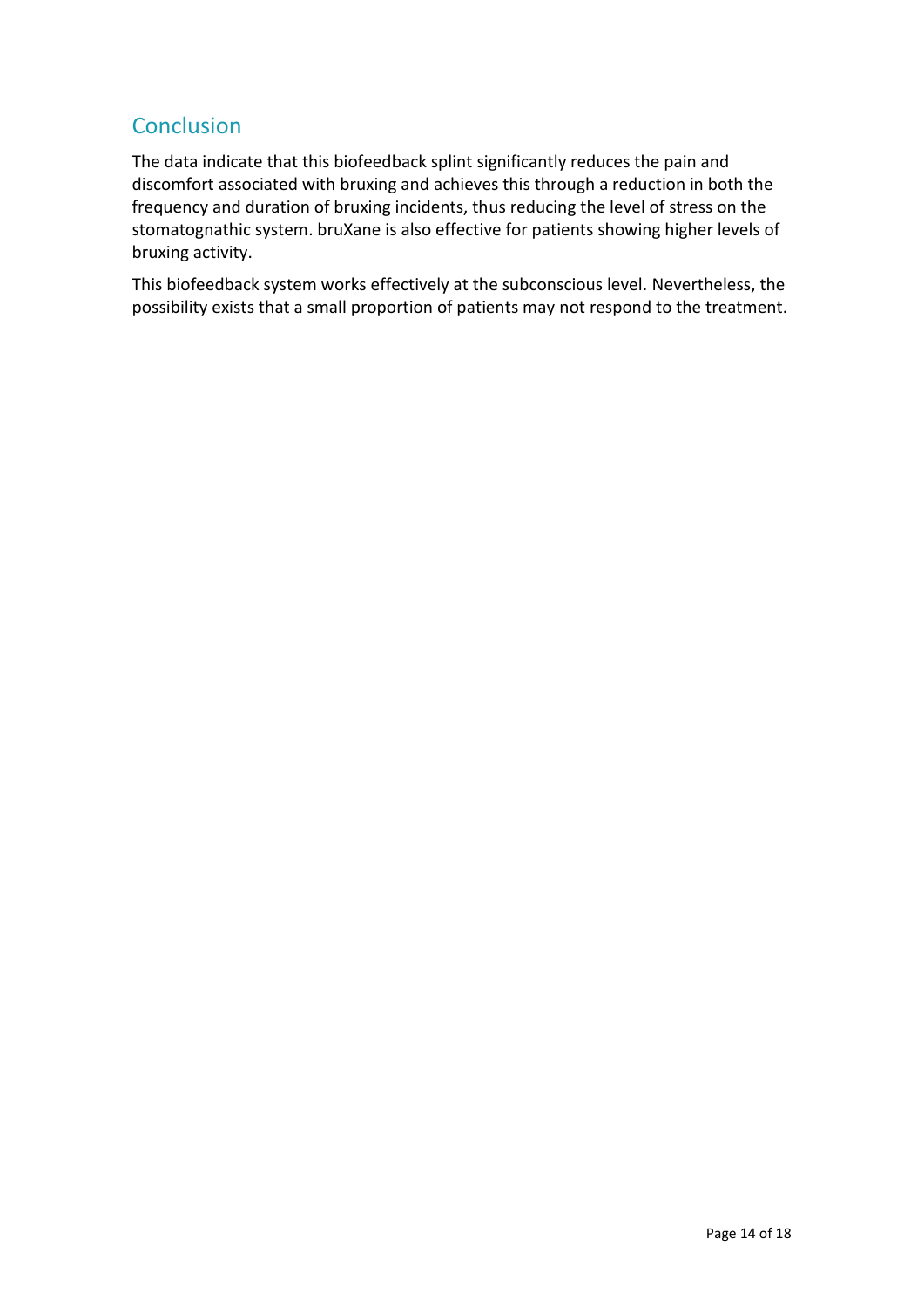# Annex 1

The questionnaire completed after the test follows.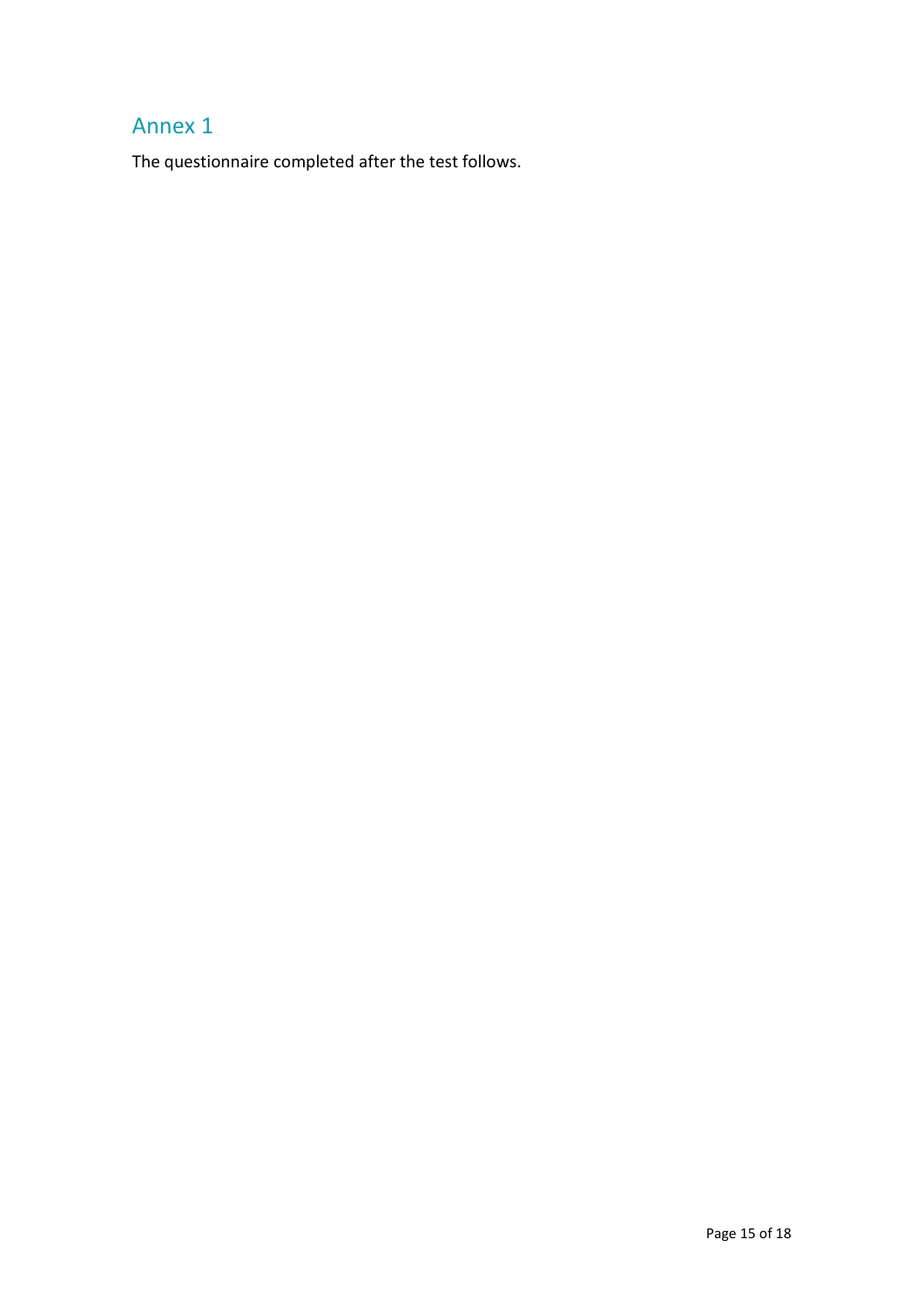# Fragebogen nach dem Test

Datum:

Vor- und Nachname des Probanden:

Lieber Proband. Wir danken Ihnen für Ihre Mitwirkung und freuen uns auf Ihr Feedback, etwaige Bemerkungen Ihrerseits, die für uns auch immer wichtig sind, schreiben Sie bitte direkt in das Dokument.

1. Wie stark schätzen Sie aktuell Ihre Beschwerden bzgl. Knirschen/Bruxismus ein?

 $(0 = \text{gar nicht}; 10 = \text{sehr stark})$ 

2. Hatten Sie in den letzten Tagen /Wochen (in dem Tragezeitraum Ihrer bruXane) mehr/weniger Stress als gewöhnlich?

mehr weniger  $\Box$  gleichbleibend  $\Box$  weiß nicht  $\Box$ 

- 3. Haben Sie das Gefühl, jetzt weniger zu knirschen?
- 4. Wenn Sie bisher eine normale Aufbissschiene getragen haben, haben Sie Verbesserungen von bruXane gegenüber der Aufbissschiene bemerkt?

|  | Ja $\Box$ Nein $\Box$ nicht zutreffend $\Box$ weiß nicht $\Box$ |  |
|--|-----------------------------------------------------------------|--|
|--|-----------------------------------------------------------------|--|

Kommentar:

- 5. Hatten Sie den Eindruck die Vibration der Schiene hat zu früh eingesetzt, z.B. schon beim Schlucken – oder aber zu spät, Sie mussten zu viel Druck ausüben bis eine Vibration eingesetzt hat?
	- zu früh  $\Box$  zu spät  $\Box$  genau richtig  $\Box$  weiß nicht  $\Box$
- 6. Konnten Sie die Vibration auch als deutliches akustisches Signal hören?
	- Ja  $\Box$  Nein  $\Box$  weiß nicht  $\Box$

Ja  $\Box$  Nein  $\Box$  weiß nicht  $\Box$ 

7. Hat die Vibration oder das akustische Geräusch für Sie im Vordergrund gestanden (was war wichtiger)?

Vibration Geräusch  $\Box$  gleich wichtig  $\Box$  weiß nicht  $\Box$ 8. Wie empfanden Sie das Tragen von bruXane nach: 2 Nächten

2 Wochen

6 Wochen

(störend, nicht störend etc.) Falls es am Anfang störend war, wie lange war die Eingewöhnungszeit?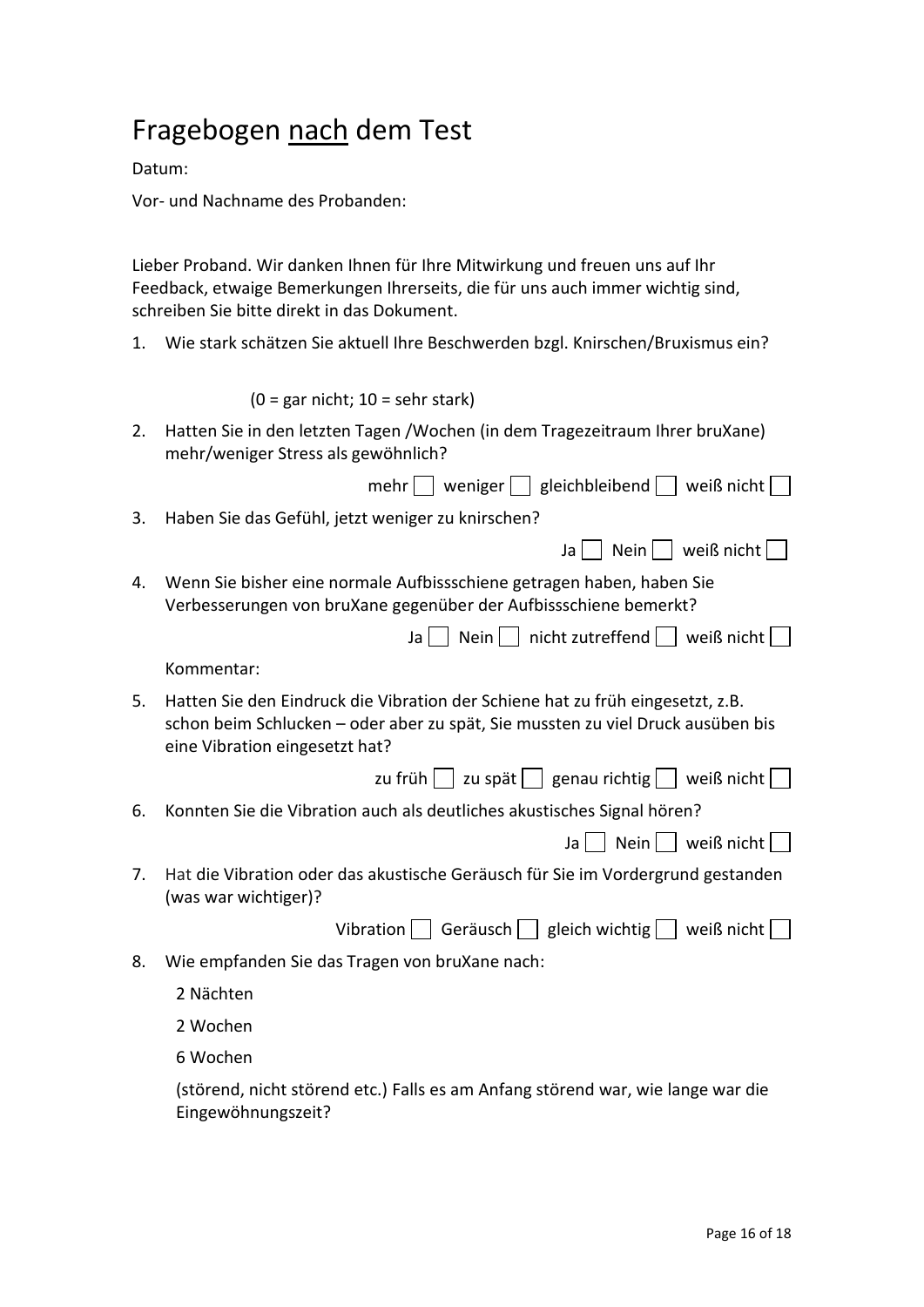9. Sind Sie nachts durch Ihre bruXane aufgewacht (durch die Vibration/das Geräusch)?

| Ja                                                                                                | weiß nicht<br>$Nein$        |
|---------------------------------------------------------------------------------------------------|-----------------------------|
| Wenn Ja, wie oft ca.:                                                                             |                             |
| Anzahl/Nacht Woche 1                                                                              |                             |
| Anzahl/Nacht Woche 2                                                                              |                             |
| Anzahl/Nacht aktuell                                                                              |                             |
| 10. Hatten Sie starken Speichelfluss mit bruXane?                                                 |                             |
| Ja l                                                                                              | $\left  \right $ weiß nicht |
| 11. Hat dieser im Laufe der Zeit nachgelassen?                                                    |                             |
| Ja l                                                                                              | weiß nicht $ $<br>$Nein$    |
| 12. Hat Ihre bruXane ausgelöst (vibriert), wenn Sie die Backenzähne<br>aufeinandergepresst haben? |                             |
| Ja l                                                                                              | weiß nicht $ $<br>$Nein$    |
| 13. Hat Ihre bruXane ausgelöst, wenn Sie die Vorderzähne gegeneinander geschoben<br>haben?        |                             |
| Ja l                                                                                              | weiß nicht $ $<br>$Nein$    |
| 14. Wie beurteilen Sie bruXane?                                                                   |                             |
| Skala 0-10 (0 = schlecht; $10 =$ sehr gut)                                                        |                             |
| 15. Würden Sie eine bruXane kaufen (unabhängig vom Preis)?                                        |                             |
| Ja                                                                                                | weiß nicht<br>Nein          |
| 16. Feedback (Freitext – bitte beliebig ausfüllen):                                               |                             |